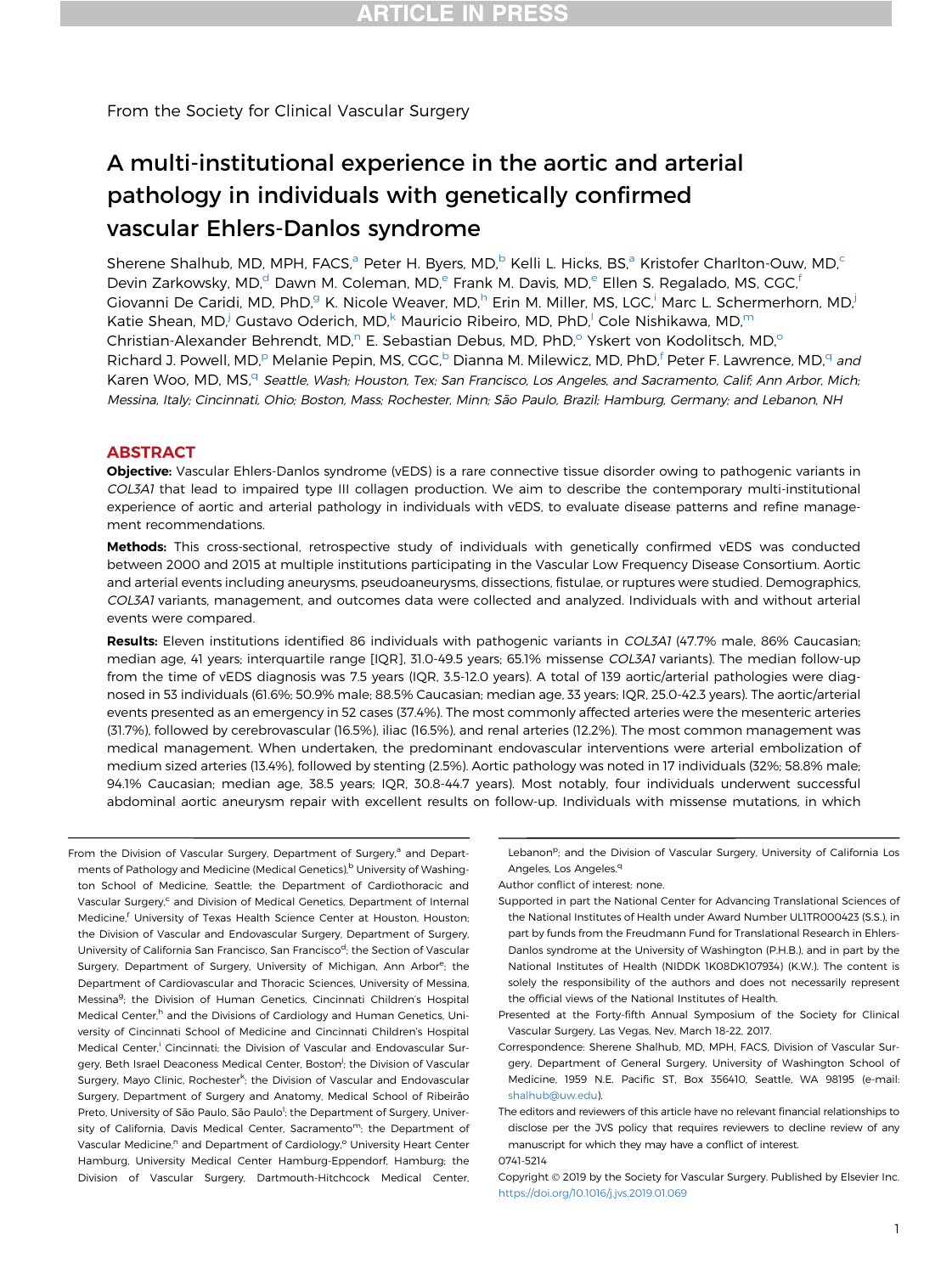glycine was substituted with a large amino acid, had an earlier onset of aortic/arterial pathology (median age, 30 years; IQR, 23.5-37 years) compared with the other pathogenic COL3A1 variants (median age, 36 years; IQR, 29.5-44.8 years;  $P = 0.065$ ). There were 12 deaths (22.6%) at a median age of 36 years (IQR, 28-51 years).

Conclusions: Most of the vEDS arterial manifestations were managed medically in this cohort. When intervention is required for an enlarging aneurysm or rupture, embolization, and less frequently stenting, seem to be well-tolerated. Open repair of abdominal aortic aneurysm seems to be as well-tolerated as in those without vEDS; vEDS should not be a deterrent to offering an operation. Future work to elucidate the role of surgical interventions and refine management recommendations in the context of patient centered outcomes is warranted. (J Vasc Surg 2019; .1-12.)

Keywords: Vascular Ehlers-Danlos syndrome; COL3A1 mutation; Arterial dissection; Arterial aneurysm; Arterial rupture

Vascular Ehlers-Danlos syndrome (vEDS) is a rare syndrome in which type III collagen production is reduced or the collagen produced is defective because of autosomal-dominant mutations in COL3A1.<sup>[1-3](#page-10-0)</sup> The syndrome, which was previously called Ehlers-Danlos syndrome type IV, is 1 of 13 subtypes of Ehlers-Danlos syndrome.[4](#page-10-0) In addition to spontaneous intestinal perforation or rupture of a gravid uterus, the hallmark of the disease is spontaneous arterial dissections, aneurysms, and rupture at a young age. $1,2,5$ 

Up to 40% of individuals with vEDS experience their first major arterial complication by the age of  $40<sup>2,6</sup>$  $40<sup>2,6</sup>$  $40<sup>2,6</sup>$  The classically reported arteries include mesenteric, renal, iliac, femoral, and/or the abdominal aorta, followed by the carotid, subclavian, ulnar, popliteal, and tibial arteries.[7](#page-10-0) A spontaneous carotid-cavernous fistula (CCF) is pathognomonic of vEDS and estimated to occur in 9.[8](#page-10-0)% of individuals with vEDS.<sup>8</sup>

The predominant challenges to studying vEDS are driven by the rarity of the disease, the heterogeneous presentation of aortic and arterial pathology, the large number of pathogenic variants in COL3A1 leading to vEDS, a lack of robust longitudinal data, and underdiagnosis or misdiagnosis. Although we have a basic understanding of the natural history of the disease based on seminal work<sup>2</sup> and a limited understanding of the genotype-phenotype correlation,<sup>[6,9-11](#page-10-0)</sup> we do not have a detailed natural history of aortic and arterial aneurysms and dissections in this population, nor do we have a clear understanding of the risk of complications, once diag-nosed and treated.<sup>[12](#page-10-0)</sup> The aim of this study was to describe the contemporary multi-institutional experience of aortic and arterial pathology in individuals with vEDS, evaluate disease patterns, and refine management recommendations to improve our understanding of genotype-phenotype correlations.

#### **METHODS**

The Vascular Low Frequency Disease Consortium. This multi-institutional retrospective cross-sectional cohort study of individuals diagnosed with vEDS was conducted between January 1, 2000, and December 31, 2015. The 11 institutions were recruited through the Vascular Low Frequency Disease Consortium (University of California-Los Angeles Division of Vascular Surgery).<sup>[13](#page-10-0)</sup> Each participating center obtained its own institutional review board

approval. The institutional review boards waived the patient consent process owing to minimal patient risk. Data were collected by each institute's respective investigator(s), deidentified, and then submitted and stored using a password-encrypted database maintained by the University of Washington.

Identification of individuals with vEDS and inclusion and exclusion criteria. Individuals were initially identified with International Classification of Diseases-9-CM code 756.83 or International Classification of Diseases-10-CM code Q79.6 for Ehlers-Danlos syndrome. Confirmatory molecular testing results were then reviewed by a geneticist (P.H.B.) to confirm that the COL3A1 variant is a pathogenic variant in keeping with the ACMG guidelines. $2,9,10$  Individuals were included for analysis only if they had a pathogenic variant in COL3A1. The pathogenic COL3A1 variants were grouped into missense mutations (glycine substations), exon skip and splice site variants, and haploinsufficiency (null mutations).<sup>[6,9-11,14-16](#page-10-0)</sup> The type of amino acid substitution was noted as a large or small amino acid.<sup>[6,15](#page-10-0)</sup>

Demographics, current age, age at diagnosis, family history, clinical diagnostic criteria, $17$  aortic and arterial pathology, management of aortic and arterial pathology, and outcomes were collected. Family history was defined as a family history of vEDS, aortic or arterial aneurysms and dissections, and/or sudden death. Arterial pathology included aortic and arterial aneurysms, dissections, pseudoaneurysms, fistulae, thrombosis, or ruptures. Arterial pathology was noted as emergent if it was life threating on presentation. This category included aortic or arterial rupture, symptomatic aortic/arterial dissections, and CCF.

Given that subject data were collected locally at each participating institution and then submitted as de-identified data to the consortium, a comparison of all the presentations, COL3A1 variants, and demographics was performed to ensure that there were no duplicated cases. Data were analyzed using Microsoft Excel 2007 software (Microsoft, Redmond, Wash) and SPSS version 19 for Windows (SPSS, Inc., Chicago, Ill). Continuous data are presented as medians and interquartile ranges (IQRs).Continuous data were compared using Wilcoxon rank-sum (Mann-Whitney) test. Categorical data were compered by a  $\chi^2$  or Fisher's exact test where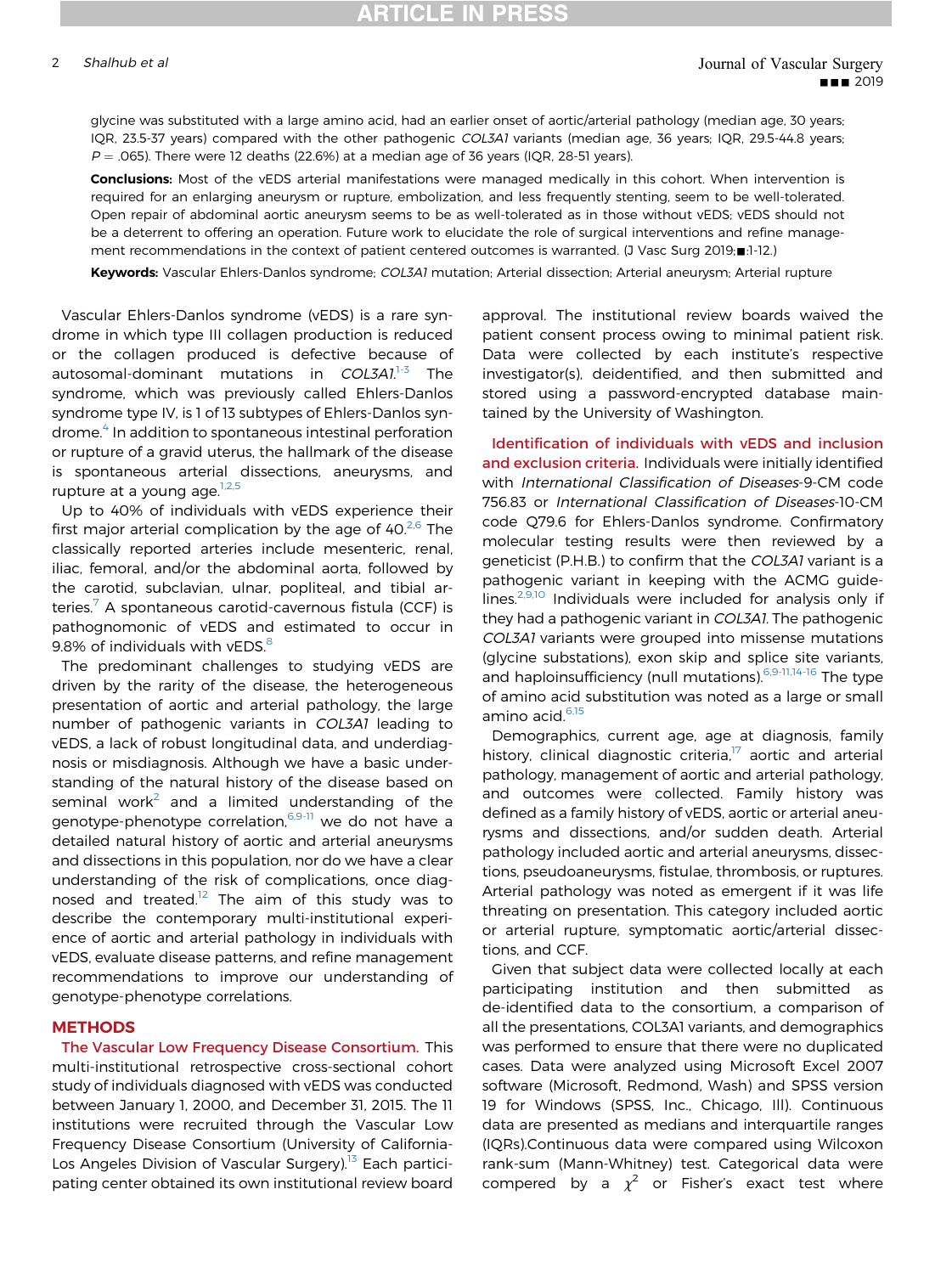#### <span id="page-2-0"></span>Journal of Vascular Surgery Shalhub et al 3 Volume **.**, Number **.**

Table I. A comparison of individuals with vascular Ehlers-Danlos syndrome (vEDS) with and without a diagnosis of aortic/arterial pathology

|                                   | <b>Aortic/Arterial</b><br>pathology<br>$(n = 53)$ | No aortic/<br>arterial<br>pathology<br>$(n = 33)$ | P value  |
|-----------------------------------|---------------------------------------------------|---------------------------------------------------|----------|
| Current age                       | 41 [31-49.5]                                      | $25$ [15-41.5]                                    | $<$ .001 |
| Age range                         | 19-79                                             | $1 - 88$                                          |          |
| Age at diagnosis                  | 32 [23-43.3]                                      | 18 [10-31]                                        | $<$ .001 |
| Male sex                          | 27 (50.9)                                         | 14 (42.4)                                         | .442     |
| Caucasian                         | 47 (88.7)                                         | 27 (81.8)                                         | .491     |
| <b>BMI</b>                        | 24.6<br>$[21.6 - 27.4]$                           | 22.9<br>$[17.1 - 25.3]$                           | .068     |
| <b>Hypertension</b>               | 17 (32.1)                                         | 2(6.1)                                            | .005     |
| Deep vein thrombosis              | 12(22.6)                                          | 1(3)                                              | .014     |
| Intestinal perforation            | 9(17)                                             | 5(15.2)                                           | .823     |
| Spontaneous PTX/HTX               | 7(13.2)                                           | 5(15.2)                                           | .800     |
| Current or past smoker            | 12(22.6)                                          | 5(15.2)                                           | .396     |
| Family history of VEDS            | 24 (45.3)                                         | 18 (54.5)                                         | .403     |
| Follow-up after vEDS<br>diagnosis | $7.5$ [3.5-12]                                    | $5$ [1-11]                                        | .152     |
| Died                              | 13(24.5)                                          | O                                                 | .002     |
| Age at death                      | 39 [27.8-51.3]                                    |                                                   |          |

BMI, Body mass index; HTX, hemothorax; PTX, pneumothorax; vEDS, vascular Ehlers-Danlos syndrome.

Values are number (%) or median [interquartile range].





appropriate. The comparisons of the onset of the arterial pathology and survival were performed using Kaplan-Meier survival curves with the log-rank test. All statistical tests were two-sided and a <sup>P</sup> value of less than .05 was considered statistically significant.

#### RESULTS

Eighty-six individuals had molecular confirmation of vEDS (47.7% male; 86% Caucasian; median age, 41 years; IQR, 31.0-49.5 years; range, 1-88 years). The cohort

#### ARTICLE HIGHLIGHTS

- · Type of Research: Cross-sectional retrospective study of the Vascular Low Frequency Disease Consortium
- . Key Findings: In this group of 86 individuals with genetically confirmed vascular Ehlers-Danlos syndrome, with pathogenic COL3A1 variants, most patients were managed medically. For treatment of an enlarging aneurysm or rupture, embolization and stenting were well-tolerated. Four patients underwent successful open abdominal aortic aneurysm repair.
- Take Home Message: Genetic confirmation of pathogenic COL3A1 variants of vascular Ehlers-Danlos syndrome is essential for counseling affected individuals on the effect of their variant type and directing care. When intervention is required, embolization and stenting are acceptable options. Open repair of abdominal aortic aneurysms is also well-tolerated.

included 19 individuals (22.1%) who were diagnosed as children (age <18 years old). The median follow-up from the time of vEDS diagnosis was 7. years 5 (IQR, 3.5-12.0 years).

A total of 139 aortic/arterial pathologies were diagnosed in 53 individuals (61.6%; 50.9% male; 88.5% Caucasian; median age 33, years; IQR, 25.0-42.3 years). The aortic/ arterial events presented as an emergency in 52 cases (37.4%).

The diagnosis of vEDS was already established in 20 individuals (37.3%) before the diagnosis of aortic/arterial pathology. The diagnosis of vEDS was less likely be known in the emergent setting compared with the elective stetting (18.2% vs 55.2%;  $P = .007$ ).

There were no differences between men and women in the age of the initial aortic/arterial pathology diagnosis (median, 32 years [IQR, 23-42 years] among men; median, 36 years [IQR, 26.8-43.3 years] among women;  $P = 0.393$ ), or the time of first aortic/arterial rupture (median, 33 years [IQR. 15.5-49.0 years] among men; median, 39 years [IQR, 30.0-46.7 years] among women;  $P = .540$ ). The individuals with aortic/arterial pathology were significantly older than those without (Table I). In addition, the group without aortic/arterial pathology included 14 children compared with only one child who presented with type B aortic dissection at 12 years of age (had missense mutation, p.Gly244Arg). Those patients with aortic/arterial pathology had more hypertension and deep vein thrombosis. There were no differences in the type of pathogenic COL3A1 variants or minor clinical diagnostic criteria between those with and without aortic/arterial pathology, with the exception of a lower frequency of hypermobile small joints (32.1% vs 54.5%;  $P = .039$ ).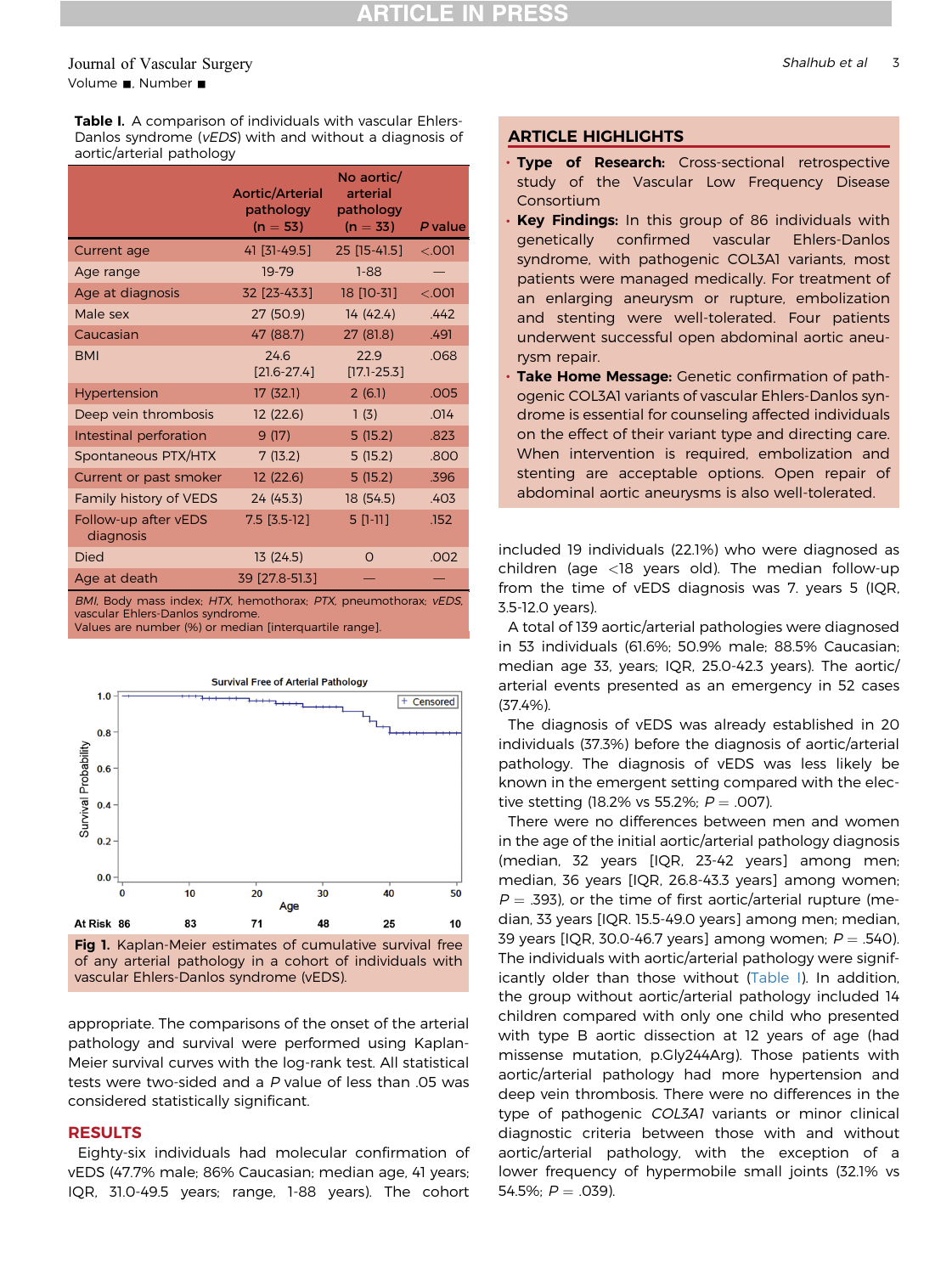#### A Shalhub et al Journal of Vascular Surgery **BB** 2019

Table II. Presentation and management of arterial pathology in patients with vascular Ehlers-Danlos syndrome (vEDS) by artery involved

| Arteries, No. (%)                        | Male, %   | Median age (IQR) | Known vEDS diagnosis | <b>Missense mutation</b> | <b>Dissection</b> |
|------------------------------------------|-----------|------------------|----------------------|--------------------------|-------------------|
| Carotid, 17 (12.2)                       | 5(41.7)   | $27(24-36)$      | 4(33.3)              | 8(66.7)                  | 6(50)             |
| Vertebral, 6 (4.3)                       | 2(33.3)   | 27.5 (22-32.5)   | 3(50)                | 5(83.3)                  | 4(66.6)           |
| Celiac, 14 (10.5)                        | 6(40)     | 44 (33-50)       | 12(80)               | 11(73.3)                 | 7(46.7)           |
| Gastric, 3 (2.2)                         | $\Omega$  | 37 (36-37)       | 2(66.7)              | 2(66.7)                  | 1(33.3)           |
| Phrenic, 1 (0.7)                         | $\Omega$  | 58               | 1(100)               | 1(100)                   | $\Omega$          |
| Splenic, 11 (7.9)                        | 3(27.3)   | 44 (31-51)       | 6(54.5)              | 6(54.5)                  | 2(18.2)           |
| Hepatic, 8 (5.8)                         | 5(62.5)   | 47 (38.5-50.5)   | 5(62.5)              | 4(50)                    | O                 |
| Superior mesenteric, 6 (4.3)             | 1(16.7)   | 45.5 (39-54.4)   | 5(83.3)              | 3(50)                    | 2(33.3)           |
| Renal, 17 (12.2)                         | 12(70.6)  | 37 (30.5-41)     | 9(52.9)              | 13 (76.5)                | 7(41.2)           |
| Iliac, 23 (16.5)                         | 18 (78.3) | 41 (30-48)       | 12(52.2)             | 19 (82.6)                | 7(30.4)           |
| Femoral, 2 (1.4)                         | 1(50)     | 27(33)           | $\circ$              | 2(100)                   |                   |
| Popliteal, 1 (0.7)                       | $\Omega$  | 26               | $\Omega$             | 1(100)                   | $\Omega$          |
| Posterior tibial, 3 $(2.2)$ <sup>o</sup> | 2(100)    | 19 (32)          | 1(50)                | 1(50)                    | O                 |
| $IOP$ Interguartile range                |           |                  |                      |                          |                   |

IQR, Interquartile range.

The percent given is the percentage of all arterial pathology.

aSame individual, death owing to multiple mesenteric arterial ruptures.

bOne individual had bilateral posterior tibial arteries aneurysms.

Arterial pathology. The most commonly affected arteries were the mesenteric arteries (31.7%), followed by cerebrovascular and iliac arteries (16.5% each), and renal arteries (12.2%). Arterial pathology included aneurysms (53.8%), dissections (35.3%), rupture (10.1%), pseudoaneurysms (3.4%), thrombosis (2.5%), and CCF (4.2%). [Fig 1](#page-2-0) shows the Kaplan-Meier estimates of cumulative survival free of any arterial pathology. Table II summarizes the presentation and management of the arterial pathologies.

- Carotid cavernous fistulae. CCF occurred in four individuals [\(Table III](#page-4-0)). Management was predominantly via embolization with satisfactory outcomes [\(Fig 2\)](#page-5-0). None of the CCFs were associated with mortality.
- Carotid and vertebral pathology other than CCF. These patients presented with small aneurysms or dissections. All were managed medically, as detailed in Table II. Most had no complications, with the exception of one patient with a vertebral artery dissection leading to a lateral medullary infarct and death.
- Mesenteric arteries. The celiac artery was the most commonly affected mesenteric artery ([Fig 3](#page-5-0)); however, the splenic artery was most frequently affected by rupture (36.4%). Medical management was the most common approach (Table II), with the exception of cases in which rupture or pseudoaneurysms occurred. These cases were treated most commonly with endovascular embolization, and in one case with stenting [\(Fig 4\)](#page-6-0), with satisfactory results. There was one mortality in this group (a patient who presented with multiple mesenteric arterial ruptures).
- Renal arteries. Renal arteries presented with nearly equal frequency of dissections and aneurysms.

Aneurysm sizes were recorded in four cases (0.8, 0.8, 1.2, and 3 cm). The predominant approach to treatment was medical management (Table II), with the exception of two patients requiring intervention: a 40-year-old man who underwent embolization (no additional detail) and a 29-year-old man (c.1124G>A, p.Gly375Glu), who presented with left renal artery thrombosis that was treated with thrombolysis. This approach was complicated by splenic hemorrhage requiring a splenectomy. He presented 5 months later with aneurysmal degeneration of the renal artery and underwent a successful nephrectomy (6 years of follow-up).

- Iliac arteries. Twenty-three common, external, and internal iliac arteries had pathology, which was diagnosed as isolated iliac disease in nine (16.9%), and in association with abdominal aortic aneurysm (AAA) in eight (15.1%) individuals (Table II). Most were managed medically. Stenting was performed in two cases (c.3847C>T, p.Gln1283Ter and c.3320G>A, Gly107Glu) for common iliac artery aneurysms, using femoral artery exposure and stent repair, with satisfactory results. Open iliac repair was performed in three cases.
	- o For an iliac artery rupture in a 50-year-old man (c.1295G>A, p.Gly432Asp), which was complicated with postoperative wound dehiscence with the development of an enterocutaneous fistula.
	- o For an iliac artery dissection with thrombosis treated with an uncomplicated iliofemoral bypass in a 30-year-old man (c.674G>C, p.Gly225Ala). The patient has had 6 years of follow-up after the procedure without complication.
	- o For an iliac artery aneurysm treated with an uncomplicated open bypass in a 41-year-old man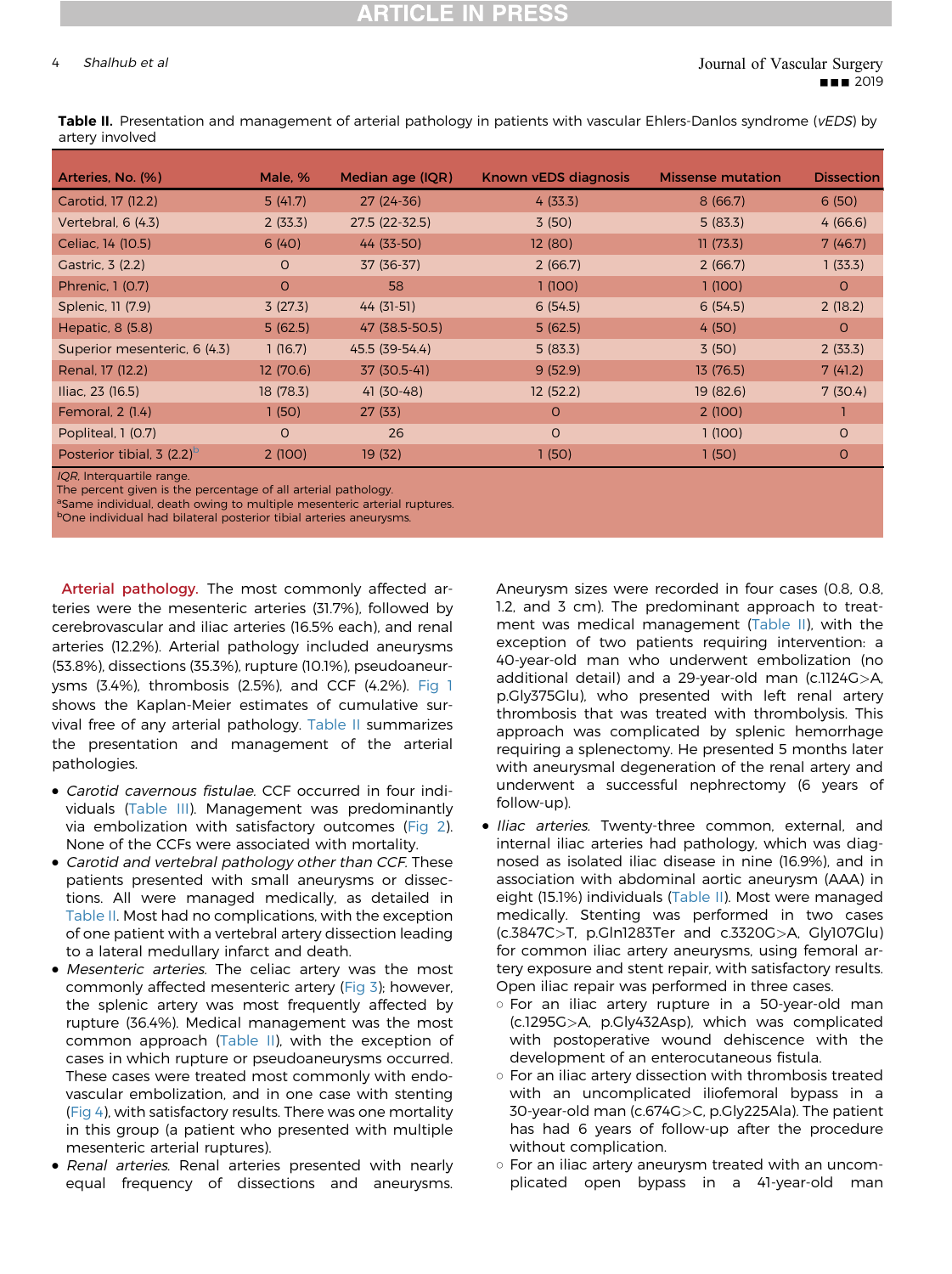### <span id="page-4-0"></span>Journal of Vascular Surgery Shalhub et al 5 Volume , Number  $\blacksquare$

| Aneurysm,<br>pseudoaneurysm | Rupture  | <b>Medical management</b> | <b>Endovascular embolization</b> | <b>Endovascular stenting</b> | Open repair |
|-----------------------------|----------|---------------------------|----------------------------------|------------------------------|-------------|
| 5(41.7), 1(8.3)             | $\Omega$ | 100%                      | O                                | $\Omega$                     | $\Omega$    |
| 1(16.7)                     | $\Omega$ | 100%                      | O                                | $\circ$                      | $\circ$     |
| 7(46.7), 2(13.3)            | 2(13.3)  | 13 (86.7)                 | 1 $(6.7)^a$                      | $\Omega$                     | 1(6.7)      |
| $\Omega$                    | $\Omega$ | 3(100)                    | O                                | $\circ$                      | $\circ$     |
| 1(100)                      | $\Omega$ | 1(100)                    | $\Omega$                         | $\Omega$                     | $\Omega$    |
| 8(72.7)                     | 4(36.4)  | 4(36.4)                   | 6(54.5)                          | $\circ$                      | 1(9.4)      |
| 7(87.5), 1(12.5)            | 1(12.5)  | 5(62.5)                   | 2(25)                            | 1 (12.5) (Fig 3)             | $\Omega$    |
| 2(33.3)                     | 1(16.7)  | 5(83.3)                   | 1 $(16.7)^a$                     | $\Omega$                     | $\circ$     |
| 8 (47.1), 1 (5.9)           | $\Omega$ | 14 (82.4)                 | 1(5.9)                           | $\Omega$                     | 2(11.8)     |
| 16(69.6)                    | 1(4.3)   | 17 (73.9)                 | 1(4.2)                           | 2(8.7)                       | 3(13)       |
|                             | O        |                           | $\Omega$                         | $\Omega$                     |             |
|                             | $\Omega$ | 1(100)                    | O                                | $\Omega$                     | $\Omega$    |
| $\overline{5}$              | O        | 2                         | O                                | $\Omega$                     |             |

#### Table II. Continued.

Table III. Presentation and management of carotid cavernous fistulae in patients with vascular Ehlers-Danlos syndrome (vEDS)

| Age/Sex         | <b>COL3A1</b> variant                                 | Presentation                                                      | Management, access site                                              | Length of stay, days, and<br>disposition                                  |
|-----------------|-------------------------------------------------------|-------------------------------------------------------------------|----------------------------------------------------------------------|---------------------------------------------------------------------------|
| 49F             | c.2131G>A, p. Gly544Ser<br>(missense)                 | Rupture                                                           | Embolization, Percutaneous,<br>5F, manual pressure closure           | 7, home, alive at age 63;<br>14 years follow-up                           |
| 51 <sub>M</sub> | $IVS8+5 G > A$ (Exon skip)                            | N/A                                                               | Embolization, percutaneous,<br>5F, manual pressure closure           | 3, home, alive at age 70                                                  |
| 41F             | $c.2337+2T>C.$<br>p.Gly762 Lys779del<br>(splice site) | Ipsilateral retro-orbital<br>pain, blurry vision,<br>and tinnitus | Embolization, percutaneous,<br>6F, closure with angioseal<br>(Fiq 3) | 4, home; $<$ l year of<br>follow-up; died from<br>unrelated complications |
| 42F             | Pathogenic                                            | <b>Bilateral</b>                                                  | Nonoperative                                                         | N/A                                                                       |
|                 | F, Female; M, male; N/A, not applicable.              |                                                                   |                                                                      |                                                                           |

(c.2356G>A, p.Gly786Arg). Of note, this individual had a prior open repair for a ruptured AAA repair at age 33. The patient has had 10 years of follow-up after the procedure without complication.

• Posterior tibial arteries: Two patients had posterior tibial artery aneurysms (3.8%); one was managed medically. The other individual was a 19-year-old man with bilateral posterior tibial artery aneurysms (1.5 and 2.0 cm). Open repair with saphenous vein bypass graft was performed for the larger aneurysm. This procedure was complicated by hematoma owing to vein graft disruption, requiring reoperation.

Other rare presentations included involvement of the cerebral and coronary arteries as follows.

• Cerebral arteries. Only one individual was affected (1.9%). This was a 39-year-old woman (haploinsufficiency/null mutation) who presented with a left middle cerebral artery dissection. The dissection was managed medically and she is alive at age 43.

• Coronary arteries: There were two cases (3.8%) of coronary artery dissection. One occurred in a 45-year-old woman (c.4360C>T, p.Gln1454Ter) who was initially managed medically, but subsequently underwent coronary artery bypass. She has had 1 year of follow-up without complications. The second case was in a 41-year-old woman (c.2337+2T>C, p.Gly762 Lys779del) who was hospitalized for a spontaneous perforation of the colon. She developed a left anterior descending coronary artery dissection and subsequent cardiac arrest.

### Endovascular procedures for medium sized arteries.

Embolization of medium sized arteries was the predominant endovascular procedure performed ( $n = 16$  [13.4%]), followed by stenting ( $n = 3$  [2.5%]) as described previously. Percutaneous access was used in 14 cases for sheath sizes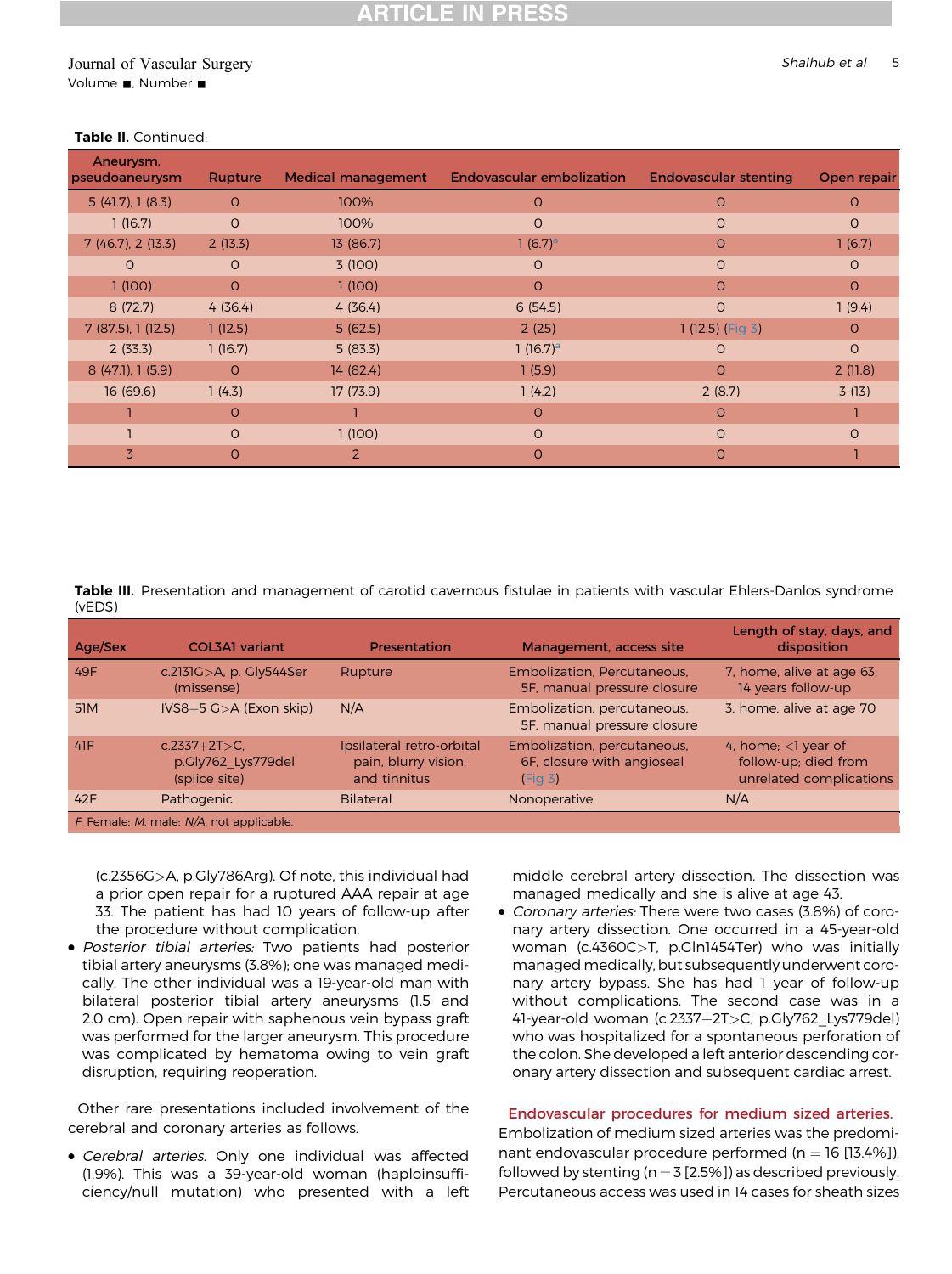<span id="page-5-0"></span>

Fig 2. The angiographic findings of a carotid cavernous fistula in a 41-year-old woman with vascular Ehlers-Danlos syndrome (vEDS) owing to a splice site mutation (c.2337+2T>C/p.Gly762\_Lys779del) presenting with sudden onset ipsilateral retro-orbital pain, blurry vision, and tinnitus. A, Before embolization. B, After coil embolization. RCCA, Right common carotid artery; RICA, right common internal artery.



Fig 3. Celiac artery dissection in 36-year-old woman with vascular Ehlers-Danlos syndrome (vEDS) owing to a splice site mutation (c.2337+2T>C/p.Gly762\_Lys779del) managed medically. A, Axial computed tomography imaging obtained 1 month before the dissection when she presented with a spontaneous hemoperitoneum managed medically. B, Axial computed tomography imaging demonstrating focal dissection and mild enlargement of the celiac artery. This remained unchanged on follow-up imaging over the next 5 years. C, Axial imaging demonstrating a large spontaneous subcapsular splenic hematoma and hemoperitoneum. This occurred after a complicated hospitalization for perforated sigmoid diverticulitis requiring sigmoid resection, transverse colostomy, and Hartmann's pouch.

of 4F to 7F. Manual pressure after the procedure was used in seven cases (four in which the vEDS diagnosis was not known at the time); the closure was satisfactory in all seven cases, with one (14.3%) hematoma reported. A closure device was used in five cases: Angio-Seal vascular closure device (Terumo Medical Corporation,

Tokyo, Japan;  $n = 2$ ), StarClose (Abbott Vascular, Santa Clara, Calif:  $n = 1$ ), Perclose ProGlide vascular closure device (Abbott Vascular;  $n = 1$ ). All were reported to be successful. Open femoral artery exposure and repair was performed in an additional three cases, with one complicated by hematoma.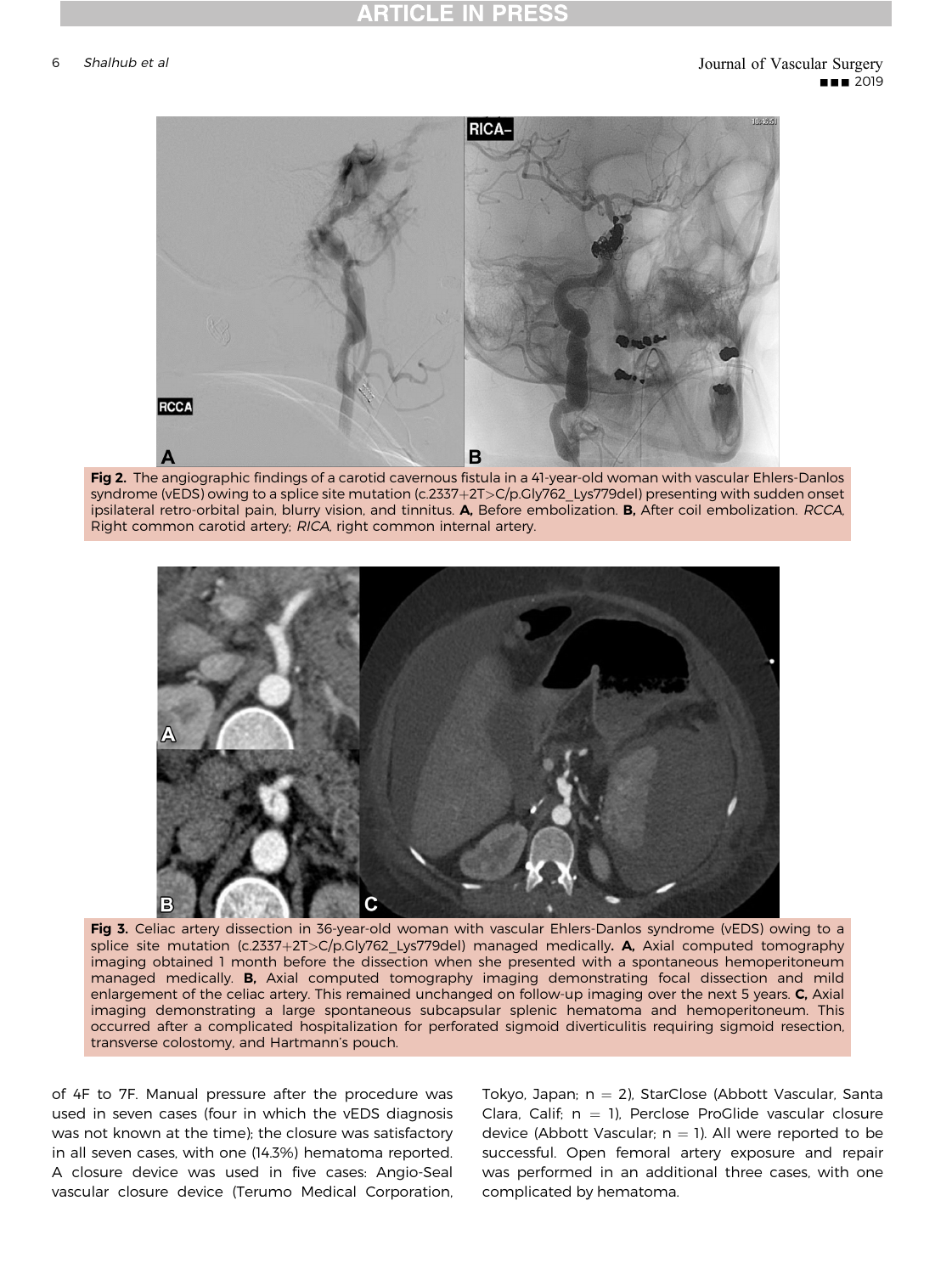## **ATICLE IN PRESS**

#### <span id="page-6-0"></span>Journal of Vascular Surgery Shalhub et al 7 Shalhub et al 7 Shalhub et al 7 Shalhub et al 7 Shalhub et al 7 Shalhub et al 7 Shalhub et al 7 Shalhub et al 7 Shalhub et al 7 Shalhub et al 7 Shalhub et al 7 Shalhub et al 7 Sh Volume , Number  $\blacksquare$



Fig 4. Angiogram showing a proper hepatic artery pseudoaneurysm in a 49-year-old man with vascular Ehlers-Danlos syndrome (vEDS) owing to a haploinsufficiency mutation (A). The pseudoaneurysm was excluded with 5.0-mm  $\times$  2.5-cm Viabahn stent **(B** and **C)**.

Aortic pathology. Aortic pathology was identified in 17 individuals (32%; 58.8% male; 94.1% Caucasian; median age, 38.5 years; IQR, 30.8-44.7 years). Hypertension was noted in 52.9% (n = 9) and smoking in 29.4% (n = 5) of the cases. The most common COL3A1 variant was a missense mutation with glycine substitution with a large amino acid residue ( $n = 11$  [64.7%]).

Thoracic aortic pathology was reported in 10 individuals and abdominal aortic pathology was reported in 7 individuals [\(Table IV](#page-7-0)). Notably, there were two thoracic endovascular aneurysm repairs (TEVAR) performed for descending thoracic aortic aneurysm ruptures in which the diagnosis of vEDS was unknown at the time. One individual died and the other had a successful repair ([Table IV](#page-7-0)). In one case, an open thoracoabdominal aortic aneurysm (TAAA extent II) was performed successfully in a 19-year-old man with a missense mutation [\(Table IV](#page-7-0)).

Among the AAA cases, four individuals underwent successful open AAA repair with excellent long-term followup (three had a ruptured AAA; [Table IV\)](#page-7-0). In one case, an endovascular aneurysm repair (EVAR) was performed for aortic dissection before diagnosing vEDS. This patient had no short-term complications, with 1 year of follow-up.

Aortic rupture occurred in seven individuals (41.4%) and was the cause of death in two individuals (11.7%): a ruptured type A aortic dissection and a ruptured type B aortic dissection complicated by infectious aortitis.

Mortality. The median follow-up after the first arterial event was 5 years (IQR, 2.5-12.0 years). There were 12 deaths (22.6%) at a median age of 36 years (IQR, 28- 51 years; 58.3% male; 83.3% Caucasian). [Table V](#page-8-0) summarizes the characteristics and causes of mortality and [Fig 5](#page-8-0) shows the Kaplan-Meier estimates of cumulative survival.

Genotype-phenotype correlation. The molecular confirmation in this cohort was performed by genetic testing, showing a pathogenic variant in COL3A1  $(n = 81)$  or by skin biopsy (n = 5). Missense mutations with a substitution of glycine with a large amino acid were the most common type of pathogenic variant  $(n = 44 [51.2\%)$ ) followed by missense mutations with a substitution of glycine residue with a small amino acid  $(n = 12$  [14%]). Null mutations occurred in only seven individuals (8.1%).

Although not statistically significant, individuals with missense mutations in which glycine was substituted with a large amino acid had an earlier onset of aortic/ arterial pathology (median, 30 years; IQR, 23.5-37.0 years) compared with the other pathogenic COL3A1 variants (median, 36 years; IQR, 29.5-44.8 years;  $P = .065$ ). There were no differences between the variant groups in terms of arterial/aortic pathology or rupture.

#### **DISCUSSION**

A substantial challenge to evaluating treatment of arterial/aortic pathology in individuals with vEDS is the rare frequency of the disease (1:50,000), such that few centers have any significant experience.<sup>[5,11,12,18](#page-10-0)</sup> This multiinstitutional study is a step in the direction of better understanding the natural history in vEDS and management outcomes.

Several generalizations can be made based on this cohort. Most of the carotid (other than CCF), vertebral, mesenteric, and renal manifestations of the syndrome can be managed medically. When management of arterial manifestations is required owing to spontaneous rupture, enlarging aneurysms, or pseudoaneurysms, an endovascular approach, mostly with coil embolization, and less frequently with stenting, seems to be welltolerated and these results are consistent with previous reports.<sup>[18,19](#page-10-0)</sup> Access site management in this series had few complications, including those managed with manual compression and closure devices. This finding is to be interpreted with caution, because we usually recommend open femoral artery exposure and primary repair as previously described<sup>[18,20](#page-10-0)</sup> for access puncture sites in patients with known vEDS diagnosis, because this method allows for the greatest control of the artery. Although thrombolysis for arterial thrombosis was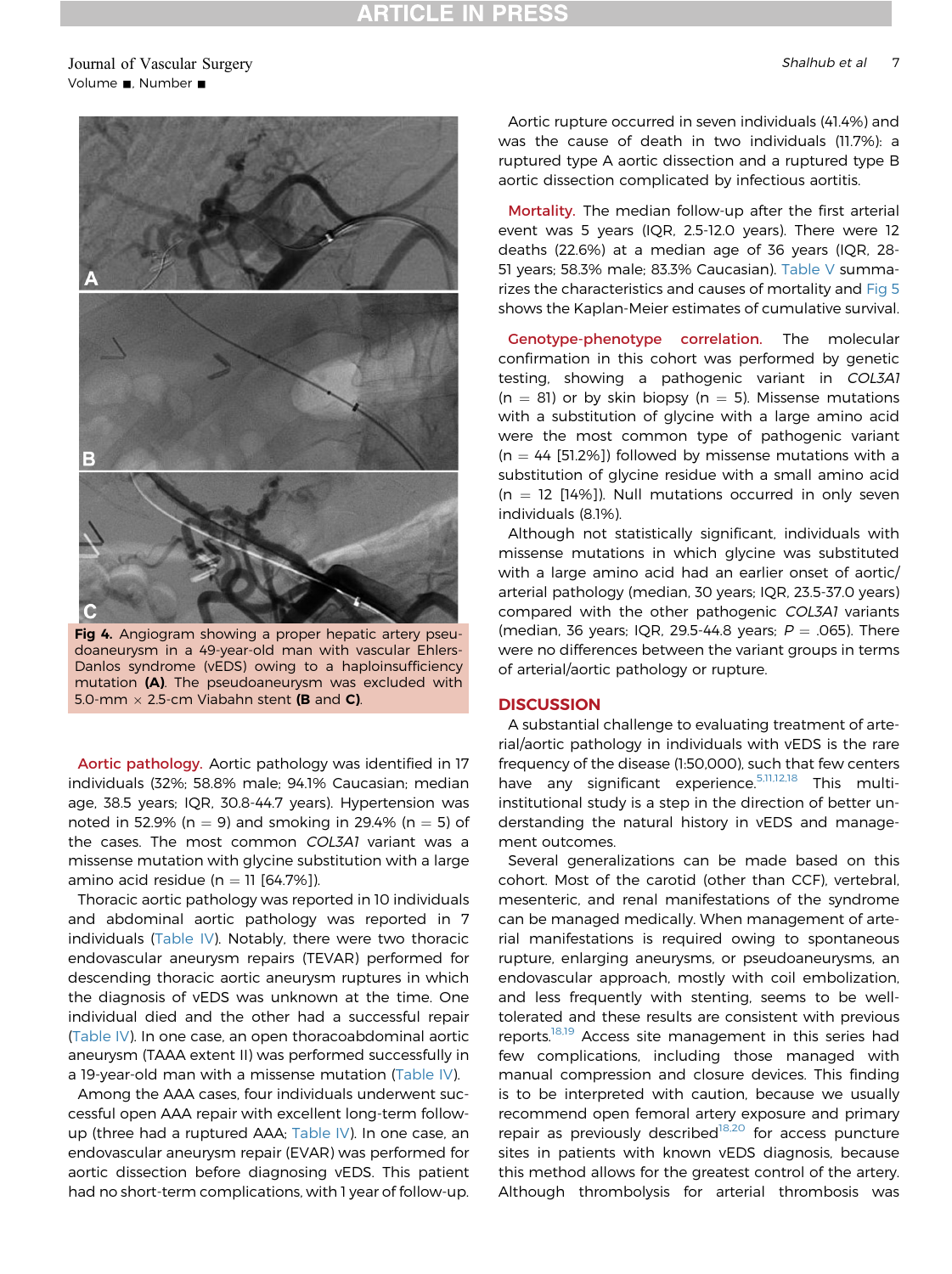## **RTICLE IN PRESS**

#### <span id="page-7-0"></span>8 Shalhub et al  $\blacksquare$  Shalhub et al  $\blacksquare$ **BB** 2019

|  | Table IV. Presentation and management of aortic pathology in 17 individuals with vascular Ehlers-Danlos syndrome (vEDS) |  |  |  |  |  |
|--|-------------------------------------------------------------------------------------------------------------------------|--|--|--|--|--|
|--|-------------------------------------------------------------------------------------------------------------------------|--|--|--|--|--|

| Age/sex    | COL3A1 variant <sup>a</sup>                              | Location/type                             | Management     | Known<br><b>vEDS</b> diagnosis | <b>Outcomes</b>                                                                             |
|------------|----------------------------------------------------------|-------------------------------------------|----------------|--------------------------------|---------------------------------------------------------------------------------------------|
|            | Thoracic aorta ( $n = 10$ )                              |                                           |                |                                |                                                                                             |
| 33M        | $c.601G > C$ , p.Cly201Arg                               | Thoracic aneurysm                         | Medical        | Yes                            | Died at age 51 from a stroke                                                                |
| 44F        | c.970G>A, p.Gly324Ser                                    | ATA aneurysm                              | <b>Medical</b> | <b>Yes</b>                     | Alive at age 48                                                                             |
| 37F        | c.764G>A,p.Gly255Glu                                     | Ruptured type A<br>aortic dissection      | Medical        | <b>Yes</b>                     | Cause of death                                                                              |
| 79M        | c.3320G>A, p.Gly1107Glu                                  | <b>Arch PAU</b>                           | <b>Medical</b> | <b>Yes</b>                     |                                                                                             |
| 40F        | c.2222G>A, p.Gly574Asp                                   | <b>DTAA</b>                               | Medical        | Yes                            | Diameter 4.2 cm; alive at<br>age 41                                                         |
| 53M        | c.3966delG.<br>p.Lys1323Argfs*64 (null)                  | TBAD/rupture                              | Medical        | <b>Yes</b>                     | Cause of death, ruptured<br>owing to aortitis                                               |
| 40M        | c.926G>A, p.Gly142Glu                                    | <b>TBAD, mild ATA</b><br>dilation         | Medical        | <b>No</b>                      | Alive at age 49                                                                             |
| <b>12M</b> | c.547G>C, p.Gly183Arg                                    | DTAA rupture                              | <b>TEVAR</b>   | <b>No</b>                      | Discharged home after<br>2 days; died at age 27 from<br>multiorgan failure                  |
| 27F        | c.1024G>A, p.Gly342Arg                                   | <b>DTAA</b> rupture                       | <b>TEVAR</b>   | <b>No</b>                      | Cause of death                                                                              |
| <b>19M</b> | c.1231G>C, p.Gly244Arg                                   | <b>TBAD</b>                               | Open repair    | Yes                            | Extent II TAAA repair at age 21;<br>discharged home after<br>10 days; alive at age 29       |
|            | Abdominal aorta ( $n = 7$ )                              |                                           |                |                                |                                                                                             |
| 33F        | $c.996 + 2C > A.$<br>p.Gly318 Pro332del<br>(splice site) | Infrarenal abdominal<br>aortic dissection | Medical        | <b>No</b>                      | Aortic diameter 1.9 cm: alive<br>at age 34                                                  |
| 30F        | c.1330G>A, p.Gly444Arg                                   | Abdominal aortic<br>dissection            | Medical        | <b>Yes</b>                     |                                                                                             |
| 45M        | Pathogenic                                               | AAA/dissection                            | <b>EVAR</b>    | <b>No</b>                      | Alive at age 46                                                                             |
| <b>27M</b> | c.2113G>A, p.Gly705Arg                                   | AAA/dissection                            | Open repair    | <b>No</b>                      | Discharged home after<br>8 days; alive at age 31                                            |
| 33M        | c.2356G>A, p.Gly786Arg                                   | <b>Ruptured AAA</b>                       | Open repair    | <b>No</b>                      | Takeback for a ruptured<br>gallbladder; alive at age 51                                     |
| 43F        | Pathogenic                                               | <b>Ruptured AAA</b>                       | Open repair    | <b>No</b>                      | Discharged to rehab after<br>24 days, wound<br>complicated by infection;<br>alive at age 48 |
| 48M        | c.3847C>T, p.Gln1283Ter                                  | <b>Ruptured AAA</b>                       | Open repair    | <b>Yes</b>                     | Take back right limb<br>ischemia; discharged home<br>after 7 days; alive at age 56          |

AAA, Abdominal aortic aneurysm; ATA, ascending thoracic aorta; DTAA, descending thoracic aortic aneurysm; EVAR, endovascular aneurysm repair; F, female; M, male; PAU, penetrating aortic ulcer; TBAD, type B aortic dissection; TEVAR, thoracic endovascular aneurysm repair.<br><sup>a</sup>All are missense mutations unless specifically noted.

performed in one case in this series, it was associated with a spontaneous hemorrhagic complication. Given the risk of spontaneous hemorrhage, we do not recommend thrombolysis in individuals with vEDS.

CCF embolization seems to offer satisfactory results. This finding confirms previous reports; a referral to a neurointerventionalist is recommended in these cases. $^{21,22}$  $^{21,22}$  $^{21,22}$ Although we did not find a consistent approach for embolization in these cases, the transvenous approach seems to offer a decreased risk of vascular injury.<sup>[21,22](#page-10-0)</sup>

Iliac arteries dissections without thrombosis can be managed medically, whereas aneurysm repairs are based on association with an AAA. Endovascular stenting of an aneurysmal iliac artery has been reported to be successful.<sup>[23](#page-10-0)</sup>

Several observations can be made in relation to aortic pathology in this cohort. First, aortic disease seems to be more frequent in thoracic segment than in the abdominal differently that the observed frequency in the general population. Given the small numbers, it is difficult to draw any additional conclusions from this observation, but it is worth noting with plans for further evaluation. Second, an open repair of ruptured AAA seems to be as well-tolerated as those without vEDS. Therefore, vEDS should not be a deterrent to offering an operation for a ruptured AAA. We recommend Teflon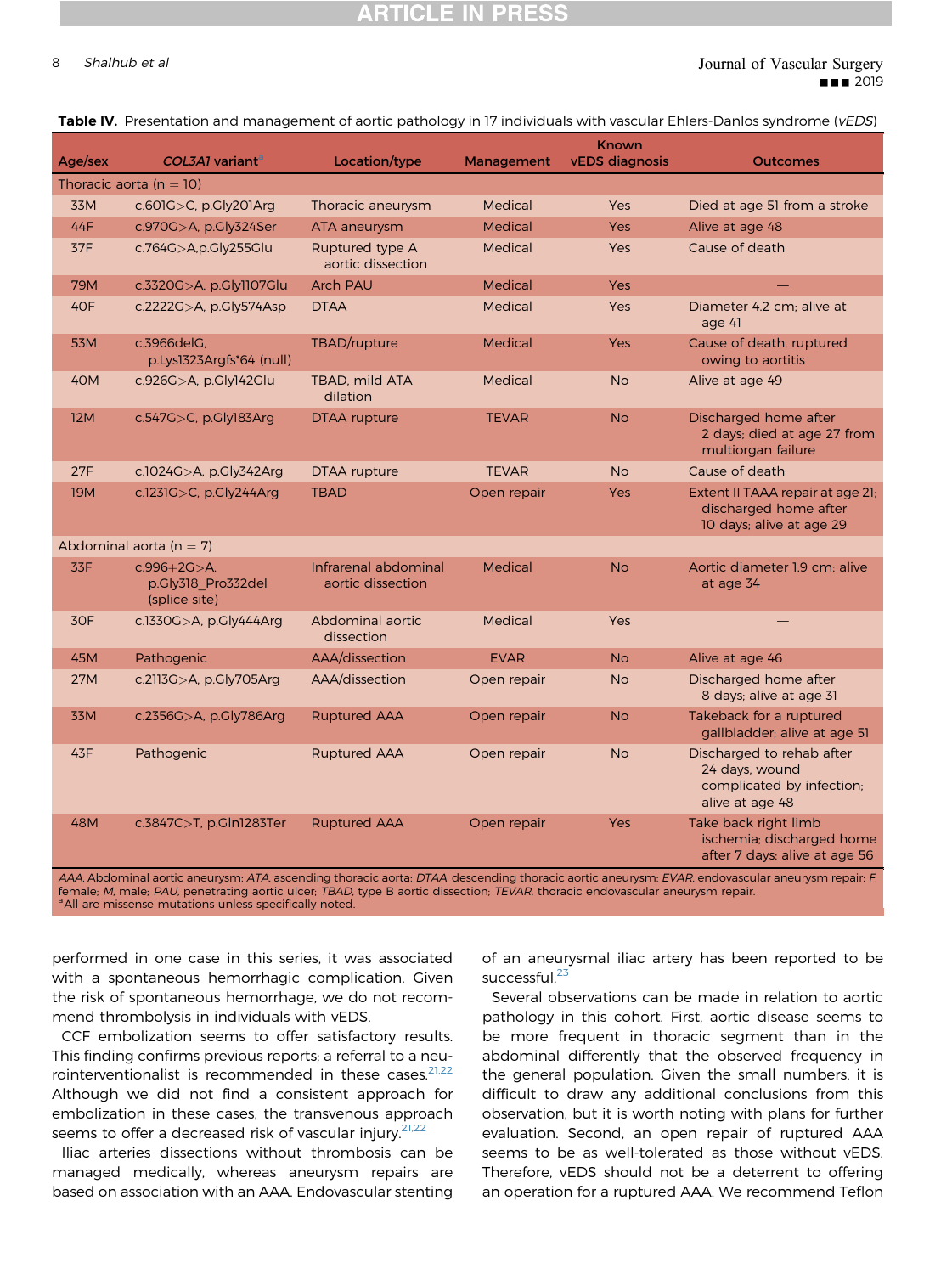#### <span id="page-8-0"></span>Journal of Vascular Surgery Shalhub et al 9 Volume **.**, Number **.**

| Table V. Age and causes of death among 12 individuals with vascular Ehlers-Danlos syndrome (vEDS) |  |  |
|---------------------------------------------------------------------------------------------------|--|--|
|---------------------------------------------------------------------------------------------------|--|--|

|                     |                                                        | Age              |                   |                      |                              |                            |                                                                                      |
|---------------------|--------------------------------------------------------|------------------|-------------------|----------------------|------------------------------|----------------------------|--------------------------------------------------------------------------------------|
| Age/sex             | Col3A1 variant                                         | <b>Diagnosis</b> | Pneumothorax      | Colon<br>perforation | <b>Arterial</b><br>pathology | <b>Arterial</b><br>rupture | Cause of death                                                                       |
| <b>19M</b>          | Pathogenic                                             | 19               |                   |                      | 19                           | 19                         | <b>Myocardial infarction</b><br>with associated<br>ventricular rupture               |
| 27F                 | c.1024G>A, p.Gly342Arg                                 | 17               | 23                |                      | 27                           | 27                         | Hemothorax                                                                           |
| <b>28F</b>          | c.2069G>T, p.Gly690Val                                 | 23               |                   |                      | 23                           | 26                         | Lateral medullary<br>infarct owing to<br>vertebral artery<br>dissection              |
| <b>29M</b>          | c.547G $>C$ , p.Gly183Arg                              | 12               | $\hspace{0.05cm}$ | $\hspace{0.05cm}$    | 12                           | 12                         | Multiple organ failure                                                               |
| 36F                 | c.764G>A, p.Gly255Glu                                  | 36               |                   |                      | 36                           | 36                         | Ruptured type A aortic<br>dissection                                                 |
| 41F                 | $c.2337+2T>C.$<br>$IVS34+2T>C.$<br>p.Gly762 Lys779del  | 24               |                   | 36                   | 36                           | 41                         | Cardiac arrest owing to<br>left anterior<br>descending coronary<br>artery dissection |
| 5OF                 | Pathogenic                                             | 32               | 33                | 46                   | 38                           | 46                         | Multiple visceral<br>arteries ruptures                                               |
| <b>51M</b>          | $c.601G>C$ , p.Gly201Arg                               | 29               | 25                |                      | 33                           |                            | <b>Stroke</b>                                                                        |
| <b>53M</b>          | c.3966delG.<br>p.Lys1323Argfs*64                       | 43               |                   |                      | 36                           | 53                         | Ruptured type B aortic<br>dissection owing to<br>infectious aortitis                 |
| <b>28M</b>          | $c.2445+2dupT$ ,<br>IVS37+2dupT.<br>p.Gly798 Pro815del | 24               | 22                |                      | 22                           |                            | Unknown                                                                              |
| 52M                 | c.1295G>A, p.Gly432Asp                                 | 51               |                   |                      | 40                           | 50                         | <b>Unknown</b>                                                                       |
| <b>70M</b>          | $IVS8+5 G > A.$<br>p.Gly195 Ser212del                  | 58               |                   | 50                   | 51                           |                            | Unknown                                                                              |
| F. Female: M. male. |                                                        |                  |                   |                      |                              |                            |                                                                                      |



or felt reinforcements for the anastomoses in all aortic repairs. Third, two TEVARs were reported in this cohort (one associated with death) and one EVAR with a short postoperative follow-up duration. These repairs were performed before knowing the vEDS diagnosis. There has been a single case report of successful of  $TEVAR<sup>24</sup>$  $TEVAR<sup>24</sup>$  $TEVAR<sup>24</sup>$  in an individual with vEDS. However, we recommend against the use of TEVAR or EVAR in individuals with vEDS, based on extrapolating from other connective tissues disorders such as Marfan syndrome. TEVAR and EVAR in this population carry a significant risk of use perforation and erosion at the fixation zones, owing to the fragility of the aortic wall, and, with TEVAR, the risk for retrograde aortic dissection.<sup>[18,25](#page-10-0)</sup>

An interesting finding was the observation of a higher frequency of hypertension and deep vein thrombosis in the patients with vEDS and arterial pathology. We were not able to ascertain if these diagnoses occurred before or after the diagnosis of the aortic/arterial pathology. We also did not ascertain if the affected individuals were taking an antihypertensive. Another interesting finding was the significantly higher frequency of small joint hypermobility in the individuals who did not have arterial pathology, but the significance of this finding is unclear.

We did not find sex differences at initial arterial presentation, similar to what has been previously reported. $6$ Other studies have shown an increased risk of sudden death related to arterial ruptures in males younger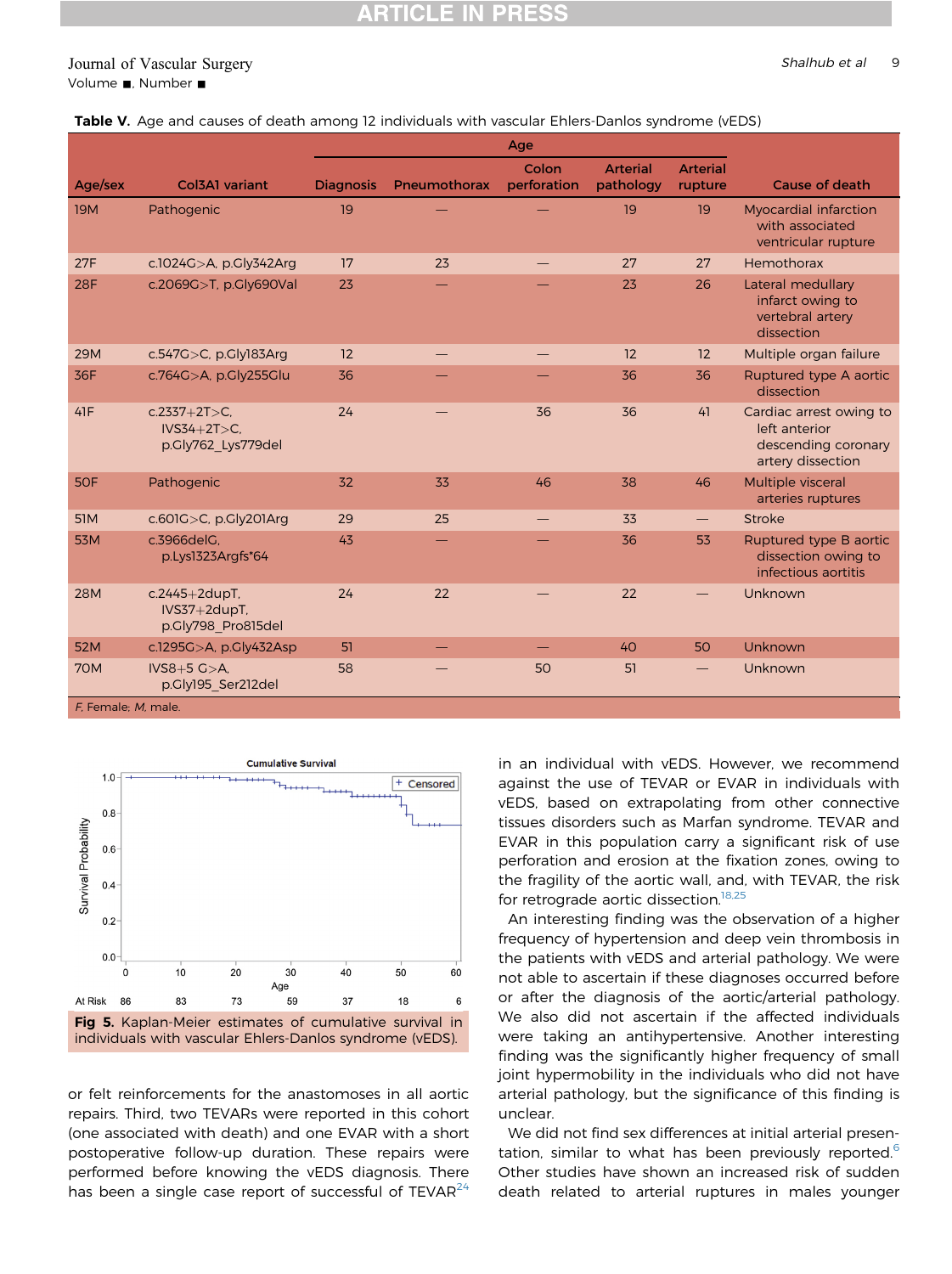than 20 years.<sup>[10](#page-10-0)</sup> A plausible explanation that unites these disparate findings is the bias toward those who survived to have a diagnosis.

Similar to prior studies, the missense mutations (glycine substitutions) in COL3A1 were over-represented in this cohort. Missense mutations are the most common type of variant affecting COL3A1. The variant results in a substitution of a glycine residue in the Gly-X-Y repeats of the triple helical domain, thus disrupting the type III collagen folding. As a consequence a minimal amount of normal collagen (10%-15%) is excreted from the cell into the extracellular matrix.<sup>[14](#page-10-0)</sup> Similarly, exon skip and splice site variants create a frameshift that results in exon(s) deletion and production of defective collagen similar to the effect of pathogenic missense variants.<sup>[6,16](#page-10-0)</sup> The biologic explanation is related to the disruptive effect this type of variant has on the type III collagen folding process.<sup>[6,10](#page-10-0)</sup> Although haploinsufficiency/null mutations lead to the creation of a premature termination codon, the affected gene is essentially silent, resulting in the production of one-half of the amount of normal type III collagen. Thus, missense variants cause a more severe phenotype of  $vEDS$ ,<sup>[10](#page-10-0)</sup> whereas haploinsufficiency mutations lead to milder pheno-type.<sup>[6,9-11](#page-10-0)</sup> In our cohort, individuals with missense mutations in which the substitution of glycine is with a large amino acid seemed to present with aortic/arterial pathology an at earlier age, compared with the other types of variants, including missense mutations with substitution of glycine with a small amino acid. This finding is plausible; prior work demonstrated an increased disruption of the collagen triple helix when Gly is replaced by a large amino acid rather than by a smaller amino acid.<sup>[6,15](#page-10-0)</sup> However, our study was underpowered to detect a statistically significant difference and, therefore, replication in a larger cohort is warranted.

We recommend an increased index of suspicion at the time of initial presentation of aneurysms and dissections in young individuals, especially those with a family of aneurysms/dissections and the presence of clinical diagnostic features of vEDS. This finding, then, should lead to confirmatory genetic testing rather than relying on clinical criteria alone for a vEDS diagnosis, given the overlap in clinical features with other forms of Ehlers-Danlos syndrome and other genetically triggered aorto-pathies.<sup>[4,6](#page-10-0)</sup> Additionally, understanding the type of COL3A1 variant allows for counseling on the effect of the variant type on an individual.<sup>[6,9-11,26](#page-10-0)</sup> Moreover, individuals with an established diagnosis preoperatively have improved outcomes when undergoing elective surgical repairs or interventions compared with those who require emergency operative repair.<sup>[11](#page-10-0)</sup> Our work and others substantiate that the genetic testing is no longer experimental or investigational and has real consequences to the affected individual, in terms of surveillance, the operative approaches, perioperative

care, and pregnancy planning. These consequences are relevant to family members as well.

Once the diagnosis is confirmed, we recommend establishing a multidisciplinary care team locally and at a tertiary care center to coordinate care including diagnostic testing, surveillance, and surgical repairs.<sup>[12](#page-10-0)</sup> The care team should include a vascular surgeon, a geneticist, and a primary care provider who organizes the variable levels of care needed by the patient. Baseline arterial imaging should be performed during the initial consultation visits. There are no trials delineating the frequency of surveillance imaging, nor did we ascertain the frequency of imaging in this study. In general, we recommend that surveillance imaging be tailored to the symptoms and presentation of each individual.

This study has several limitations. We did not evaluate the role of medical management in mitigating the risk of aortic/arterial pathology, using beta-blockers, losartan, vitamin C, or adjunctive measures during open repairs such as the use of desmopressin.<sup>[5,27-29](#page-10-0)</sup> We were also unable to ascertain if the diagnosis of aneurysms and dissections was incidental, made because of surveillance, or because of symptoms. Additionally, the retrospective nature of this study limits our understanding of the decision making used in management or the indication for the elective operations beyond what has been presented in the results. Last, the imaging for all the individuals in this cohort was not available to review in a standardized manner. Review of imaging is highly relevant to understanding the natural history of vEDS and should be included in future study designs.

Future directions include work within the vEDS Research Collaborative to enroll individuals with geneti-cally confirmed vEDS into a large natural history study.<sup>[30](#page-11-0)</sup> This study is necessary to obtain detailed longitudinal data to better characterize the natural history and outcomes to guide future management recommendations.

#### **CONCLUSIONS**

Most of the arterial manifestations of vEDS were managed medically in this cohort. When intervention is required owing to spontaneous rupture or enlarging aneurysms, embolization (and less frequently stenting) seems to be well-tolerated. Open repair AAA was tolerated and as such, the diagnosis of vEDS should not be a deterrent to offering an operation. Future directions include enrolling patients prospectively into the vEDS Research Collaborative to further ascertain the natural history, elucidate the role of surgical interventions, and to refine management recommendations in the context of patient-centered outcomes.

The authors acknowledge Binod Shrestha (Department of Cardiovascular and Vascular Surgery, at the University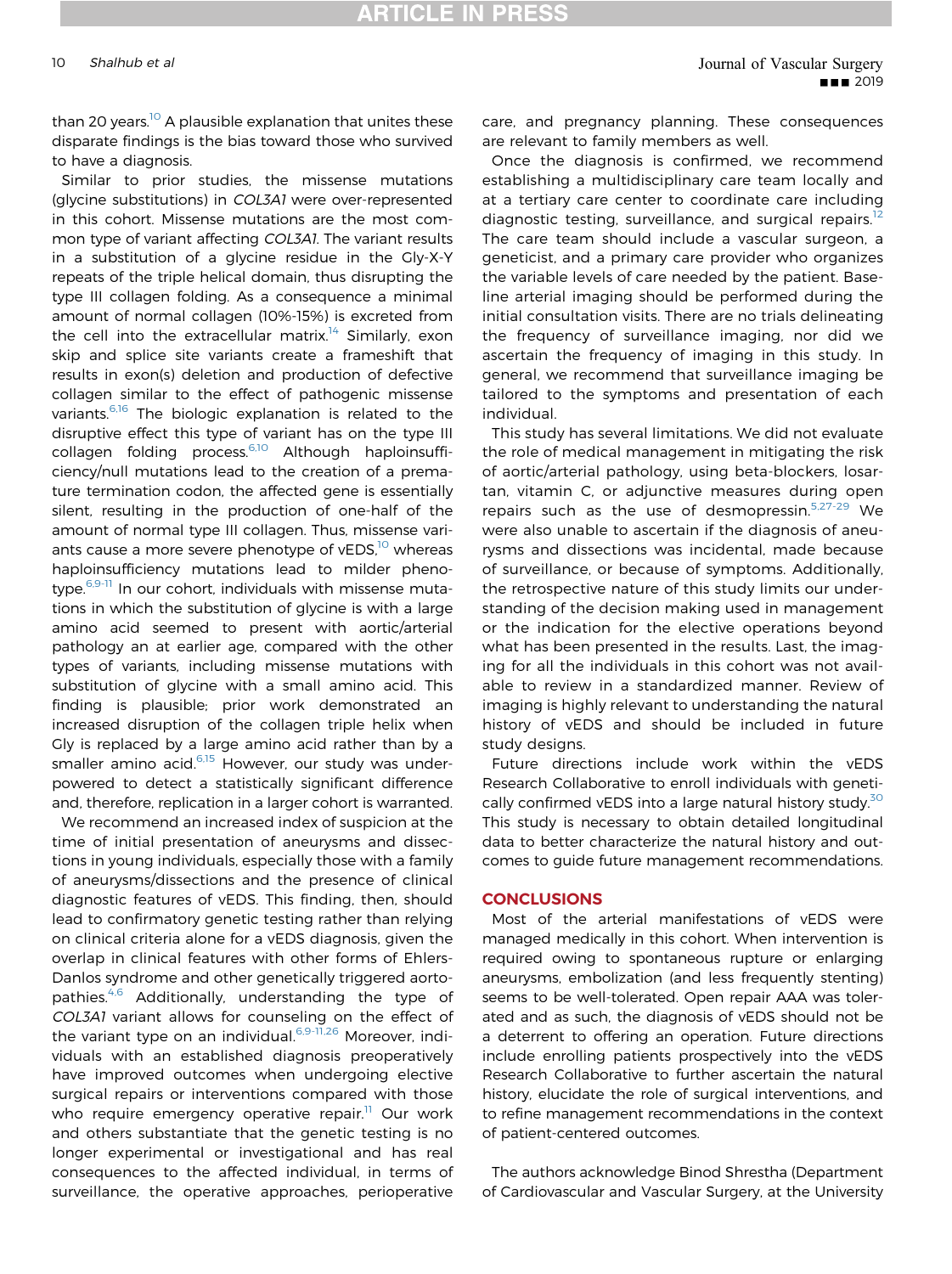### <span id="page-10-0"></span>Journal of Vascular Surgery Shalhub et al 2011 and 2012 11 Shalhub et al 2012 11 Shalhub et al 2012 11 July 201 Volume , Number  $\blacksquare$

of Texas Health Science Center at Houston) for assisting with data collection at the University of Texas Health Science Center at Houston.

### AUTHOR CONTRIBUTIONS

- Conception and design: SS, KH
- Analysis and interpretation: SS, PB

Data collection: SS, KH, DC, FD, GC, KW, EM, MS, KS, GO, MR, CN, KC, CB, ED, YK, DZ, RP, MP, DM

Writing the article: SS, PB

- Critical revision of the article: SS, PB, KH, DC, FD, GC, KW, EM, MS, KS, GO, MR, CN, KC, CB, ED, YK, DZ, RP, MP, DM
- Final approval of the article: SS, PB, KH, DC, FD, GC, KW, EM, MS, KS, GO, MR, CN, KC, CB, ED, YK, DZ, RP, MP, DM
- Statistical analysis: SS, PB, KH, DC, FD, GC, KW, EM, MS, KS,

GO, MR, CN, KC, CB, ED, YK, DZ, RP, MP, DM

Obtained funding: SS, PB, KW

Overall responsibility: SS

#### **REFERENCES**

- 1. [Pope FM, Martin GR, Lichtenstein JR, Penttinen R, Gerson B,](http://refhub.elsevier.com/S0741-5214(19)30337-4/sref1) [Rowe DW, et al. Patients with Ehlers-Danlos syndrome type](http://refhub.elsevier.com/S0741-5214(19)30337-4/sref1) [IV lack type III collagen. Proc Natl Acad Sci U S A 1975;72:](http://refhub.elsevier.com/S0741-5214(19)30337-4/sref1) [1314-6](http://refhub.elsevier.com/S0741-5214(19)30337-4/sref1).
- 2. [Pepin M, Schwarze U, Superti-Furga A, Byers PH. Clinical and](http://refhub.elsevier.com/S0741-5214(19)30337-4/sref2) [genetic features of Ehlers-Danlos syndrome type IV, the](http://refhub.elsevier.com/S0741-5214(19)30337-4/sref2) [vascular type. N Engl J Med 2000;342:673-80](http://refhub.elsevier.com/S0741-5214(19)30337-4/sref2).
- 3. [Pyeritz RE. Ehlers-Danlos syndrome. N Engl J Med 2000;342:](http://refhub.elsevier.com/S0741-5214(19)30337-4/sref3) [730-2.](http://refhub.elsevier.com/S0741-5214(19)30337-4/sref3)
- 4. [Malfait F, Francomano C, Byers P, Belmont J, Berglund B,](http://refhub.elsevier.com/S0741-5214(19)30337-4/sref4) [Black J, et al. The 2017 international classi](http://refhub.elsevier.com/S0741-5214(19)30337-4/sref4)fication of the [Ehlers-Danlos syndromes. Am J Med Genet C Semin Med](http://refhub.elsevier.com/S0741-5214(19)30337-4/sref4) [Genet 2017;175:8-26.](http://refhub.elsevier.com/S0741-5214(19)30337-4/sref4)
- 5. [Eagleton MJ. Arterial complications of vascular Ehlers-](http://refhub.elsevier.com/S0741-5214(19)30337-4/sref5)[Danlos syndrome. J Vasc Surg 2016;64:1869-80](http://refhub.elsevier.com/S0741-5214(19)30337-4/sref5).
- 6. [Frank M, Albuisson J, Ranque B, Golmard L, Mazzella JM,](http://refhub.elsevier.com/S0741-5214(19)30337-4/sref6) [Bal-Theoleyre L, et al. The type of variants at the COL3A1](http://refhub.elsevier.com/S0741-5214(19)30337-4/sref6) [gene associates with the phenotype and severity of](http://refhub.elsevier.com/S0741-5214(19)30337-4/sref6) [vascular Ehlers-Danlos syndrome. Eur J Hum Genet 2015;23:](http://refhub.elsevier.com/S0741-5214(19)30337-4/sref6) [1657-64.](http://refhub.elsevier.com/S0741-5214(19)30337-4/sref6)
- 7. [Oderich GS, Panneton JM, Bower TC, Lindor NM, Cherry KJ,](http://refhub.elsevier.com/S0741-5214(19)30337-4/sref7) [Noel AA, et al. The spectrum, management and clinical](http://refhub.elsevier.com/S0741-5214(19)30337-4/sref7) [outcome of Ehlers-Danlos syndrome type IV: a 30-year](http://refhub.elsevier.com/S0741-5214(19)30337-4/sref7) [experience. J Vasc Surg 2005;42:98-106.](http://refhub.elsevier.com/S0741-5214(19)30337-4/sref7)
- 8. [Adham S, Trystram D, Albuisson J, Domigo V, Legrand A,](http://refhub.elsevier.com/S0741-5214(19)30337-4/sref8) [Jeunemaitre X, et al. Pathophysiology of carotid-cavernous](http://refhub.elsevier.com/S0741-5214(19)30337-4/sref8) fi[stulas in vascular Ehlers-Danlos syndrome: a retrospective](http://refhub.elsevier.com/S0741-5214(19)30337-4/sref8) [cohort and comprehensive review. Orphanet J Rare Dis](http://refhub.elsevier.com/S0741-5214(19)30337-4/sref8) [2018;13:100.](http://refhub.elsevier.com/S0741-5214(19)30337-4/sref8)
- 9. [Leistritz DF, Pepin MG, Schwarze U, Byers PH. COL3A1 hap](http://refhub.elsevier.com/S0741-5214(19)30337-4/sref9)loinsuffi[ciency results in a variety of Ehlers-Danlos syndrome](http://refhub.elsevier.com/S0741-5214(19)30337-4/sref9) [type IV with delayed onset of complications and longer life](http://refhub.elsevier.com/S0741-5214(19)30337-4/sref9) [expectancy. Genet Med 2011;13:717-22](http://refhub.elsevier.com/S0741-5214(19)30337-4/sref9).
- 10. [Pepin MG, Schwarze U, Rice KM, Liu M, Leistritz D, Byers PH.](http://refhub.elsevier.com/S0741-5214(19)30337-4/sref10) [Survival is affected by mutation type and molecular mech](http://refhub.elsevier.com/S0741-5214(19)30337-4/sref10)[anism in vascular Ehlers-Danlos syndrome \(EDS type IV\).](http://refhub.elsevier.com/S0741-5214(19)30337-4/sref10) [Genet Med 2014;16:881-8.](http://refhub.elsevier.com/S0741-5214(19)30337-4/sref10)
- 11. [Shalhub S, Black JH 3rd, Cecchi AC, Xu Z, Griswold BF,](http://refhub.elsevier.com/S0741-5214(19)30337-4/sref11) Safi [HJ, et al. Molecular diagnosis in vascular Ehlers-Danlos](http://refhub.elsevier.com/S0741-5214(19)30337-4/sref11) [syndrome predicts pattern of arterial involvement and out](http://refhub.elsevier.com/S0741-5214(19)30337-4/sref11)[comes. J Vasc Surg 2014;60:160-9.](http://refhub.elsevier.com/S0741-5214(19)30337-4/sref11)
- 12. [Byers PH, Belmont J, Black J, De Backer J, Frank M,](http://refhub.elsevier.com/S0741-5214(19)30337-4/sref12) [Jeunemaitre X, et al. Diagnosis, natural history, and man](http://refhub.elsevier.com/S0741-5214(19)30337-4/sref12)[agement in vascular Ehlers-Danlos syndrome. Am J Med](http://refhub.elsevier.com/S0741-5214(19)30337-4/sref12) [Genet C Semin Med Genet 2017;175:40-7](http://refhub.elsevier.com/S0741-5214(19)30337-4/sref12).
- 13. [Harlander-Locke MP, Lawrence PF. The Current State of the](http://refhub.elsevier.com/S0741-5214(19)30337-4/sref13) [Vascular Low-Frequency Disease Consortium. Ann Vasc Surg](http://refhub.elsevier.com/S0741-5214(19)30337-4/sref13) [2017;38:8-9.](http://refhub.elsevier.com/S0741-5214(19)30337-4/sref13)
- 14. [Smith LT, Schwarze U, Goldstein J, Byers PH. Mutations in](http://refhub.elsevier.com/S0741-5214(19)30337-4/sref14) [the COL3A1 gene result in the Ehlers-Danlos syndrome type](http://refhub.elsevier.com/S0741-5214(19)30337-4/sref14) [IV and alterations in the size and distribution of the major](http://refhub.elsevier.com/S0741-5214(19)30337-4/sref14) collagen fi[brils of the dermis. J Invest Dermatol 1997;108:](http://refhub.elsevier.com/S0741-5214(19)30337-4/sref14) [241-7](http://refhub.elsevier.com/S0741-5214(19)30337-4/sref14).
- 15. [Mizuno K, Boudko S, Engel J, Bachinger HP. Vascular](http://refhub.elsevier.com/S0741-5214(19)30337-4/sref15) [Ehlers-Danlos syndrome mutations in type III collagen](http://refhub.elsevier.com/S0741-5214(19)30337-4/sref15) [differently stall the triple helical folding. J Biol Chem](http://refhub.elsevier.com/S0741-5214(19)30337-4/sref15) [2013;288:19166-76.](http://refhub.elsevier.com/S0741-5214(19)30337-4/sref15)
- 16. [Schwarze U, Goldstein JA, Byers PH. Splicing defects in the](http://refhub.elsevier.com/S0741-5214(19)30337-4/sref16) [COL3A1 gene: marked preference for 5](http://refhub.elsevier.com/S0741-5214(19)30337-4/sref16)' (donor) spice-site [mutations in patients with exon-skipping mutations and](http://refhub.elsevier.com/S0741-5214(19)30337-4/sref16) [Ehlers-Danlos syndrome type IV. Am J Hum Genet 1997;61:](http://refhub.elsevier.com/S0741-5214(19)30337-4/sref16) [1276-86.](http://refhub.elsevier.com/S0741-5214(19)30337-4/sref16)
- 17. [Beighton P, De PA, Steinmann B, Tsipouras P, Wenstrup RJ.](http://refhub.elsevier.com/S0741-5214(19)30337-4/sref17) [Ehlers-Danlos syndromes: revised nosology, Villefranche,](http://refhub.elsevier.com/S0741-5214(19)30337-4/sref17) [1997. Ehlers-Danlos National Foundation \(USA\) and Ehlers-](http://refhub.elsevier.com/S0741-5214(19)30337-4/sref17)[Danlos Support Group \(UK\). Am J Med Genet 1998;77:31-7](http://refhub.elsevier.com/S0741-5214(19)30337-4/sref17).
- 18. [Brooke BS, Arnaoutakis G, McDonnell NB, Black JH 3rd.](http://refhub.elsevier.com/S0741-5214(19)30337-4/sref18) [Contemporary management of vascular complications](http://refhub.elsevier.com/S0741-5214(19)30337-4/sref18) [associated with Ehlers-Danlos syndrome. J Vasc Surg](http://refhub.elsevier.com/S0741-5214(19)30337-4/sref18) [2010;51:131-8](http://refhub.elsevier.com/S0741-5214(19)30337-4/sref18).
- 19. [Okada T, Frank M, Pellerin O, Primio MD, Angelopoulos G,](http://refhub.elsevier.com/S0741-5214(19)30337-4/sref19) [Boughenou MF, et al. Embolization of life-threatening](http://refhub.elsevier.com/S0741-5214(19)30337-4/sref19) [arterial rupture in patients with vascular Ehlers-Danlos syn](http://refhub.elsevier.com/S0741-5214(19)30337-4/sref19)[drome. Cardiovasc Intervent Radiol 2014;37:77-84](http://refhub.elsevier.com/S0741-5214(19)30337-4/sref19).
- 20. [Lum YW, Brooke BS, Arnaoutakis GJ, Williams TK,](http://refhub.elsevier.com/S0741-5214(19)30337-4/sref20) [Black JH 3rd. Endovascular procedures in patients with](http://refhub.elsevier.com/S0741-5214(19)30337-4/sref20) [Ehlers-Danlos syndrome: a review of clinical outcomes and](http://refhub.elsevier.com/S0741-5214(19)30337-4/sref20) [iatrogenic complications. Ann Vasc Surg 2012;26:25-33.](http://refhub.elsevier.com/S0741-5214(19)30337-4/sref20)
- 21. [Kanner AA, Maimon S, Rappaport ZH. Treatment of spon](http://refhub.elsevier.com/S0741-5214(19)30337-4/sref21)taneous carotid-cavernous fi[stula in Ehlers-Danlos syn](http://refhub.elsevier.com/S0741-5214(19)30337-4/sref21)[drome by transvenous occlusion with Guglielmi detachable](http://refhub.elsevier.com/S0741-5214(19)30337-4/sref21) [coils. Case report and review of the literature. J Neurosurg](http://refhub.elsevier.com/S0741-5214(19)30337-4/sref21) [2000;93:689-92](http://refhub.elsevier.com/S0741-5214(19)30337-4/sref21).
- 22. [Huynh TJ, Morton RP, Levitt MR, Ghodke BV, Wink O,](http://refhub.elsevier.com/S0741-5214(19)30337-4/sref22) [Hallam DK. Successful treatment of direct carotid](http://refhub.elsevier.com/S0741-5214(19)30337-4/sref22)cavernous fi[stula in a patient with Ehlers-Danlos syndrome](http://refhub.elsevier.com/S0741-5214(19)30337-4/sref22) [type IV without arterial puncture: the transvenous triple](http://refhub.elsevier.com/S0741-5214(19)30337-4/sref22)[overlay embolization \(TAILOREd\) technique. BMJ Case Rep](http://refhub.elsevier.com/S0741-5214(19)30337-4/sref22) [2017;2017](http://refhub.elsevier.com/S0741-5214(19)30337-4/sref22).
- 23. [Tonnessen BH, Sternbergh WC 3rd, Mannava K, Money SR.](http://refhub.elsevier.com/S0741-5214(19)30337-4/sref23) [Endovascular repair of an iliac artery aneurysm in a patient](http://refhub.elsevier.com/S0741-5214(19)30337-4/sref23) [with Ehlers-Danlos syndrome type IV. J Vasc Surg 2007;45:](http://refhub.elsevier.com/S0741-5214(19)30337-4/sref23) [177-9](http://refhub.elsevier.com/S0741-5214(19)30337-4/sref23).
- 24. [Khalique Z, Lyons OT, Clough RE, Bell RE, Reidy JF,](http://refhub.elsevier.com/S0741-5214(19)30337-4/sref24) [Schwarze U, et al. Successful endovascular repair of acute](http://refhub.elsevier.com/S0741-5214(19)30337-4/sref24) [type B aortic dissection in undiagnosed Ehlers-Danlos syn](http://refhub.elsevier.com/S0741-5214(19)30337-4/sref24)[drome type IV. Eur J Vasc Endovasc Surg 2009;38:608-9](http://refhub.elsevier.com/S0741-5214(19)30337-4/sref24).
- 25. [Shalhub S, Eagle KA, Asch FM, LeMaire SA, Milewicz DM; Gen](http://refhub.elsevier.com/S0741-5214(19)30337-4/sref25) [TAC Investigators. Endovascular thoracic aortic repair in](http://refhub.elsevier.com/S0741-5214(19)30337-4/sref25) confi[rmed or suspected genetically triggered thoracic aortic](http://refhub.elsevier.com/S0741-5214(19)30337-4/sref25) [dissection. J Vasc Surg 2018;68:364-71](http://refhub.elsevier.com/S0741-5214(19)30337-4/sref25).
- 26. [Schwarze U, Schievink WI, Petty E, Jaff MR, Babovic-](http://refhub.elsevier.com/S0741-5214(19)30337-4/sref26)[Vuksanovic D, Cherry KJ, et al. Haploinsuf](http://refhub.elsevier.com/S0741-5214(19)30337-4/sref26)ficiency for one [COL3A1 allele of type III procollagen results in a phenotype](http://refhub.elsevier.com/S0741-5214(19)30337-4/sref26) [similar to the vascular form of Ehlers-Danlos syndrome,](http://refhub.elsevier.com/S0741-5214(19)30337-4/sref26) [Ehlers-Danlos syndrome type IV. Am J Hum Genet 2001;69:](http://refhub.elsevier.com/S0741-5214(19)30337-4/sref26) [989-1001.](http://refhub.elsevier.com/S0741-5214(19)30337-4/sref26)